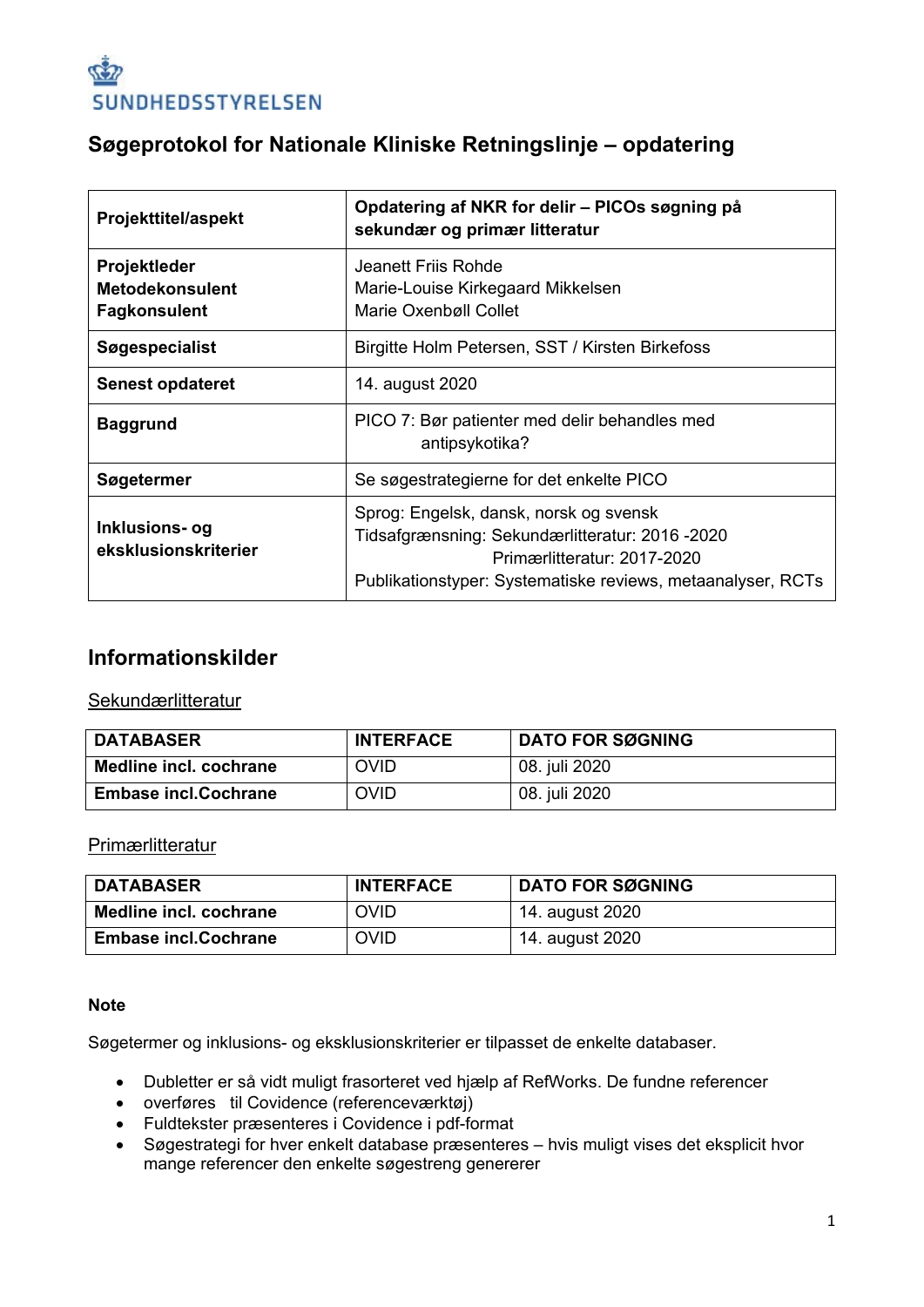

## **SØGESTRATEGIER**

#### **SEKUNDÆR LITTERATUR**

#### **PICO 7: Bør patienter med delir behandles med antipsykotika?**

#### **Medline**

Søgt 08.07.2020

#### Database(s): **Ovid MEDLINE(R) and Epub Ahead of Print, In-Process & Other Non-Indexed Citations, Daily and Versions(R)** 1946 to July 07, 2020

Search Strategy:

| #              | <b>Searches</b>                                                                                 | <b>Results</b> |
|----------------|-------------------------------------------------------------------------------------------------|----------------|
| 1              | Delirium/ or deliri*.mp. [mp=title, abstract, original title, name of substance word, subject   | 18709          |
|                | heading word, floating sub-heading word, keyword heading word, organism supplementary           |                |
|                | concept word, protocol supplementary concept word, rare disease supplementary concept           |                |
|                | word, unique identifier, synonyms]                                                              |                |
| $\overline{2}$ | (cloud* adj3 (conscious* or state*)).mp. [mp=title, abstract, original title, name of substance | 304            |
|                | word, subject heading word, floating sub-heading word, keyword heading word, organism           |                |
|                | supplementary concept word, protocol supplementary concept word, rare disease                   |                |
|                | supplementary concept word, unique identifier, synonyms]                                        |                |
| 3              | Emergence Delirium*.mp. or Emergence Delirium/                                                  | 494            |
| 4              | Confusion/ or confusion*.mp.                                                                    | 37411          |
| 5              | (acute adj3 (confusion* or brain syndrome* or brain failure* or brain dysfunction* or           | 1423           |
|                | psycho-organic syndrome* or psychoorganic syndrome* or organic psychosyndrome* or               |                |
|                | organic psycho-syndrome*)).mp. [mp=title, abstract, original title, name of substance word,     |                |
|                | subject heading word, floating sub-heading word, keyword heading word, organism                 |                |
|                | supplementary concept word, protocol supplementary concept word, rare disease                   |                |
|                | supplementary concept word, unique identifier, synonyms]                                        |                |
| 6              | (fluctuat* adj3 confusion*).mp. [mp=title, abstract, original title, name of substance word,    | 38             |
|                | subject heading word, floating sub-heading word, keyword heading word, organism                 |                |
|                | supplementary concept word, protocol supplementary concept word, rare disease                   |                |
|                | supplementary concept word, unique identifier, synonyms]                                        |                |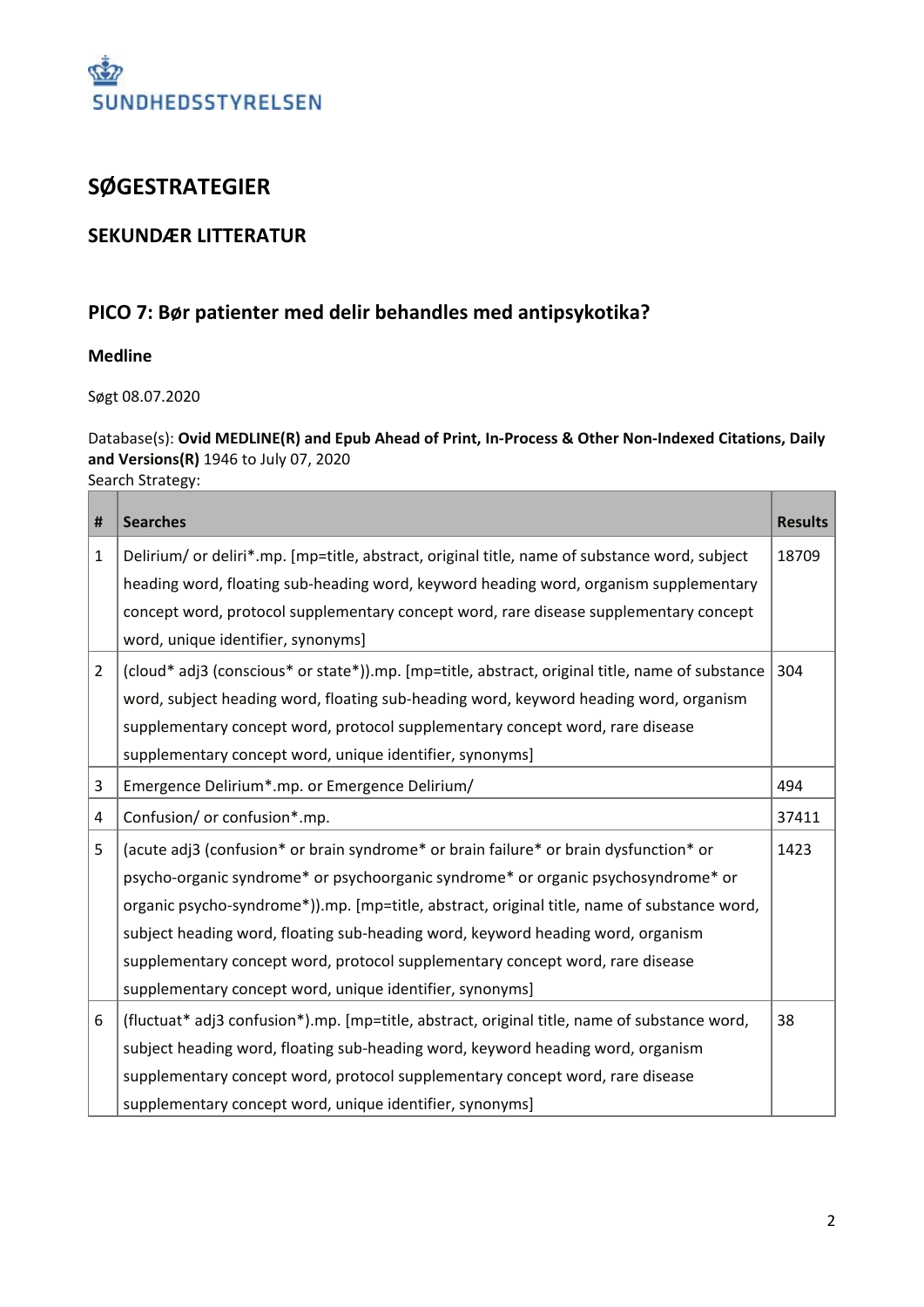# **SEP** SUNDHEDSSTYRELSEN

| $\overline{7}$ | (terminal* adj3 restless*).mp. [mp=title, abstract, original title, name of substance word, | 50    |
|----------------|---------------------------------------------------------------------------------------------|-------|
|                | subject heading word, floating sub-heading word, keyword heading word, organism             |       |
|                | supplementary concept word, protocol supplementary concept word, rare disease               |       |
|                | supplementary concept word, unique identifier, synonyms]                                    |       |
| 8              | (toxic* adj3 (confusion* or psychosis)).mp. [mp=title, abstract, original title, name of    | 286   |
|                | substance word, subject heading word, floating sub-heading word, keyword heading word,      |       |
|                | organism supplementary concept word, protocol supplementary concept word, rare disease      |       |
|                | supplementary concept word, unique identifier, synonyms]                                    |       |
| 9              | or/1-8                                                                                      | 54318 |
| 10             | disorientation*.mp.                                                                         | 3671  |
| 11             | inattentiveness.mp.                                                                         | 407   |
| 12             | Hallucinations/ or HALLUCINATION*.mp.                                                       | 18256 |
| 13             | 10 or 11 or 12                                                                              | 22093 |
| 14             | 9 or 13                                                                                     | 73850 |
| 15             | Antipsychotic Agents/ or antipsychotic*.mp.                                                 | 69892 |
| 16             | (anti-psychotic* or antipsychotic* or anti psychotic* or (major adj2 tranquilizer*) or      | 57313 |
|                | Neuroleptic*).ti,ab,kw,kf.                                                                  |       |
| 17             | Aripiprazole/ or aripiprazol*.mp.                                                           | 4285  |
| 18             | Risperidone/ or Risperidone*.mp.                                                            | 10117 |
| 19             | ziprasidon*.mp.                                                                             | 2021  |
| 20             | Lurasidone Hydrochloride/ or lurasidon*.mp.                                                 | 476   |
| 21             | Clozapine/ or clozapin*.mp.                                                                 | 12904 |
| 22             | Olanzapine/ or olanzapin*.mp.                                                               | 9307  |
| 23             | quetiapin*.mp. or Quetiapine Fumarate/                                                      | 5170  |
| 24             | asenapine*.mp.                                                                              | 417   |
| 25             | amisulprid*.mp. or Amisulpride/                                                             | 1287  |
| 26             | Paliperidone Palmitate/ or paliperidon*.mp.                                                 | 1404  |
| 27             | cariprazine*.mp.                                                                            | 209   |
| 28             | Flupenthixol/ or flupentixol*.mp.                                                           | 1114  |
| 29             | Haloperidol/ or haloperidol*.mp.                                                            | 22404 |
| 30             | Pimozide/ or pimozid*.mp.                                                                   | 2561  |
| 31             | periciazine*.mp.                                                                            | 41    |
| 32             | Perphenazine/ or perfenazin*.mp.                                                            | 1574  |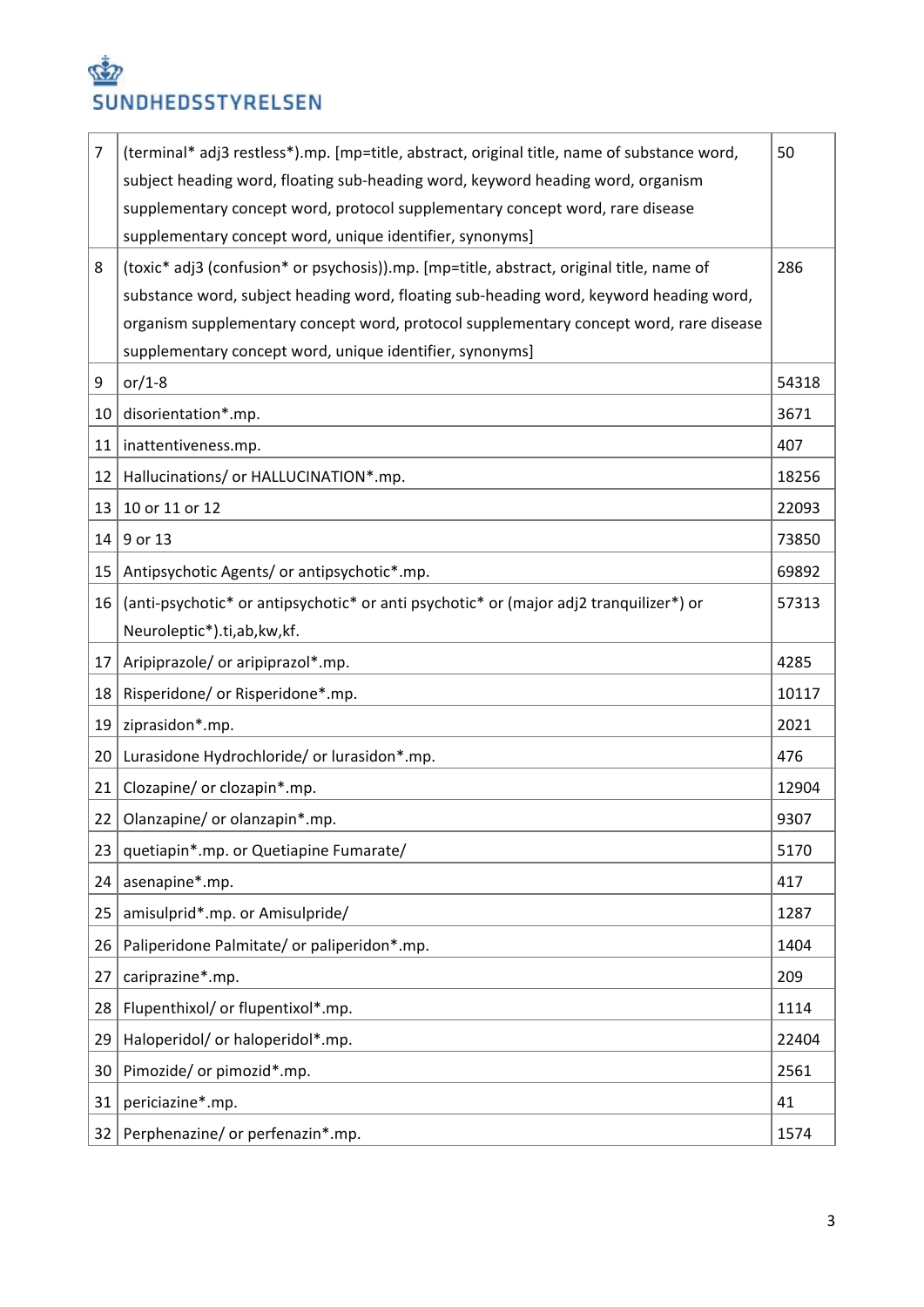# SUNDHEDSSTYRELSEN

| 33 | Prochlorperazine/ or prochlorperazin*.mp.                                                   | 1394   |
|----|---------------------------------------------------------------------------------------------|--------|
| 34 | zuclopenthixol*.mp.                                                                         | 289    |
| 35 | Chlorprothixene/ or chlorprothixen*.mp.                                                     | 740    |
| 36 | levomepromazin*.mp.                                                                         | 534    |
| 37 | melperon*.mp.                                                                               | 158    |
| 38 | pipamperon*.mp.                                                                             | 144    |
| 39 | Sulpiride/ or sulpirid*.mp.                                                                 | 6219   |
| 40 | or/15-39                                                                                    | 106777 |
| 41 | (((systematic or method* or rapid or integrative or umbrella) adj3 (review* or overview* or | 835952 |
|    | study or studies or search* or approach*)) or meta analy* or meta-analy* or                 |        |
|    | metaanaly*).ti,ab,kw,kf.                                                                    |        |
| 42 | (pooled adj1 (data or analys*)).ti,ab.                                                      | 18441  |
| 43 | (pubmed or medline or embase or cochrane or "web of science" or psycinfo or psychinfo or    | 238372 |
|    | scopus).ti,ab.                                                                              |        |
| 44 | Cochrane.jw.                                                                                | 14985  |
| 45 | 41 or 42 or 43 or 44                                                                        | 924025 |
| 46 | 14 and 40 and 45                                                                            | 414    |
| 47 | limit 46 to yr="2016 - 2020"                                                                | 161    |

#### **Embase**

Database(s): **Embase** 1996 to 2020 Week 27 Search Strategy:

| #              | <b>Searches</b>                                                                                                                                                                                                                       | <b>Results</b> |
|----------------|---------------------------------------------------------------------------------------------------------------------------------------------------------------------------------------------------------------------------------------|----------------|
| 1              | Delirium/ or deliri*.mp. [mp=title, abstract, heading word, drug trade name, original title,<br>device manufacturer, drug manufacturer, device trade name, keyword, floating<br>subheading word, candidate term word]                 | 31417          |
| 2              | (cloud* adj3 (conscious* or state*)).mp. [mp=title, abstract, heading word, drug trade<br>name, original title, device manufacturer, drug manufacturer, device trade name, keyword,<br>floating subheading word, candidate term word] | 280            |
| 3              | Emergence Delirium*.mp. or Emergence Delirium/                                                                                                                                                                                        | 633            |
| $\overline{4}$ | Confusion/ or confusion*.mp.                                                                                                                                                                                                          | 61943          |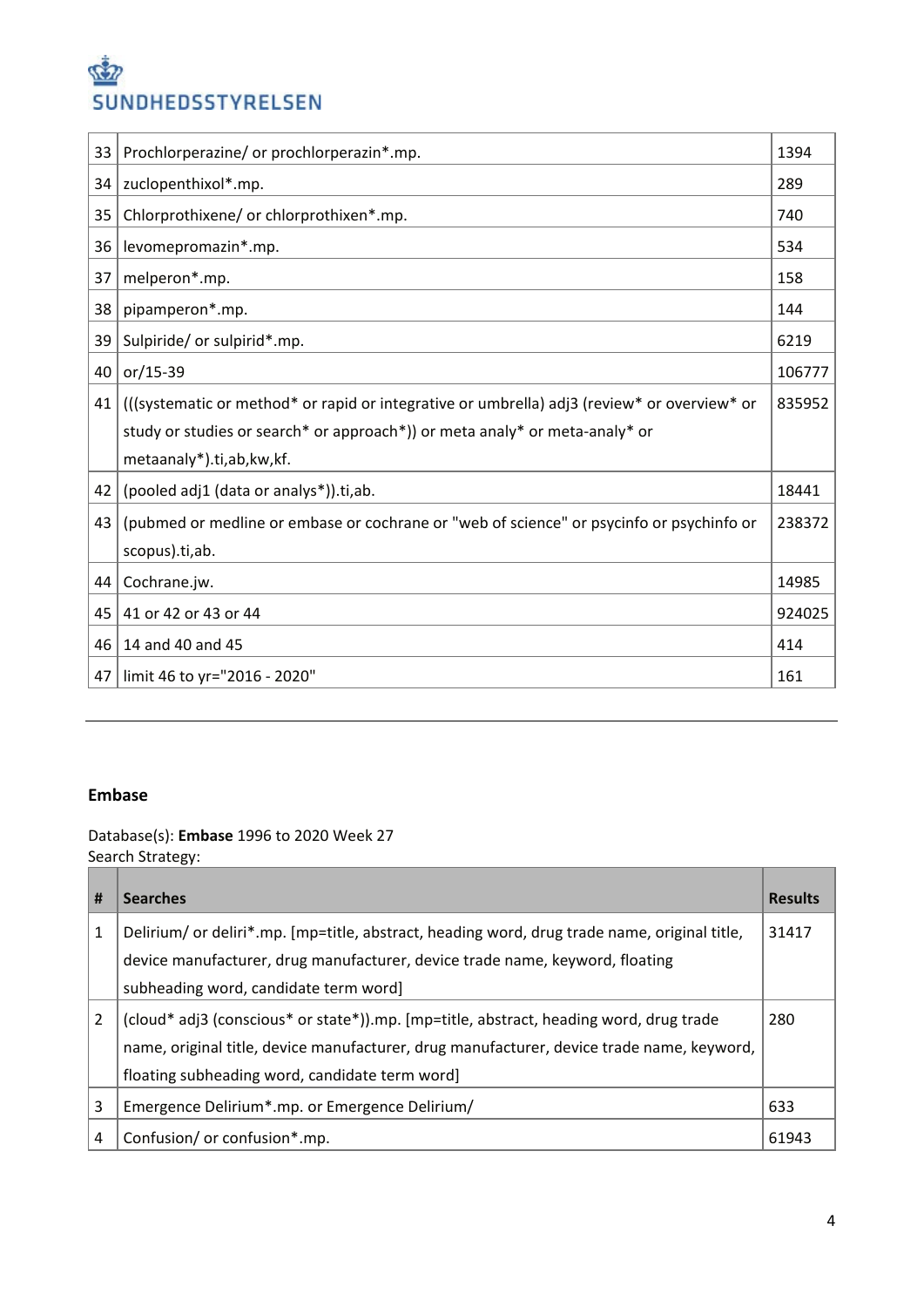# S SUNDHEDSSTYRELSEN

| 5  | (acute adj3 (confusion* or brain syndrome* or brain failure* or brain dysfunction* or<br>psycho-organic syndrome* or psychoorganic syndrome* or organic psychosyndrome* or<br>organic psycho-syndrome*)).mp. [mp=title, abstract, heading word, drug trade name, | 2045   |
|----|------------------------------------------------------------------------------------------------------------------------------------------------------------------------------------------------------------------------------------------------------------------|--------|
|    | original title, device manufacturer, drug manufacturer, device trade name, keyword,<br>floating subheading word, candidate term word]                                                                                                                            |        |
| 6  | (fluctuat* adj3 confusion*).mp. [mp=title, abstract, heading word, drug trade name,<br>original title, device manufacturer, drug manufacturer, device trade name, keyword,<br>floating subheading word, candidate term word]                                     | 71     |
| 7  | (terminal* adj3 restless*).mp. [mp=title, abstract, heading word, drug trade name, original<br>title, device manufacturer, drug manufacturer, device trade name, keyword, floating<br>subheading word, candidate term word]                                      | 58     |
| 8  | (toxic* adj3 (confusion* or psychosis)).mp. [mp=title, abstract, heading word, drug trade<br>name, original title, device manufacturer, drug manufacturer, device trade name, keyword,<br>floating subheading word, candidate term word]                         | 166    |
| 9  | or/1-8                                                                                                                                                                                                                                                           | 88317  |
| 10 | disorientation*.mp.                                                                                                                                                                                                                                              | 12646  |
| 11 | inattentiveness.mp.                                                                                                                                                                                                                                              | 514    |
| 12 | Hallucinations/ or HALLUCINATION*.mp.                                                                                                                                                                                                                            | 34870  |
| 13 | 10 or 11 or 12                                                                                                                                                                                                                                                   | 46375  |
| 14 | 9 or 13                                                                                                                                                                                                                                                          | 125959 |
| 15 | Antipsychotic Agents/ or antipsychotic*.mp.                                                                                                                                                                                                                      | 93548  |
| 16 | (anti-psychotic* or antipsychotic* or anti psychotic* or (major adj2 tranquilizer*) or<br>Neuroleptic*).ti,ab,kw.                                                                                                                                                | 69004  |
| 17 | Aripiprazole/ or aripiprazol*.mp.                                                                                                                                                                                                                                | 15804  |
| 18 | Risperidone/ or Risperidone*.mp.                                                                                                                                                                                                                                 | 36648  |
| 19 | ziprasidon*.mp.                                                                                                                                                                                                                                                  | 9142   |
| 20 | Lurasidone Hydrochloride/ or lurasidon*.mp.                                                                                                                                                                                                                      | 1668   |
| 21 | Clozapine/ or clozapin*.mp.                                                                                                                                                                                                                                      | 29540  |
| 22 | Olanzapine/ or olanzapin*.mp.                                                                                                                                                                                                                                    | 34740  |
| 23 | quetiapin*.mp. or Quetiapine Fumarate/                                                                                                                                                                                                                           | 23926  |
| 24 | asenapine*.mp.                                                                                                                                                                                                                                                   | 1480   |
| 25 | amisulprid*.mp. or Amisulpride/                                                                                                                                                                                                                                  | 5626   |
| 26 | Paliperidone Palmitate/ or paliperidon*.mp.                                                                                                                                                                                                                      | 4641   |
| 27 | cariprazine*.mp.                                                                                                                                                                                                                                                 | 558    |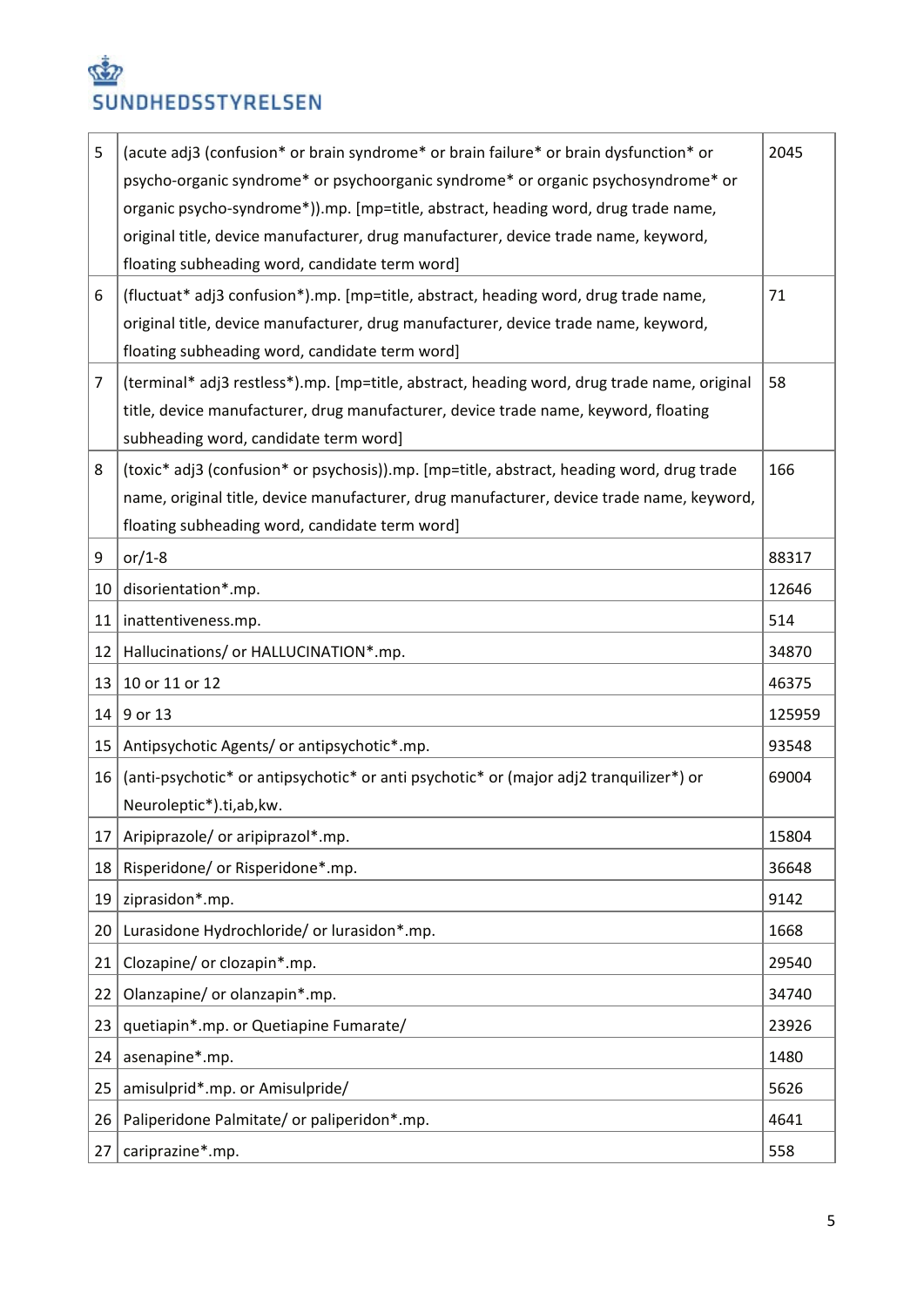# SUNDHEDSSTYRELSEN

| 28 | Flupenthixol/ or flupentixol*.mp.                                                           | 3046    |
|----|---------------------------------------------------------------------------------------------|---------|
| 29 | Haloperidol/ or haloperidol*.mp.                                                            | 36329   |
| 30 | Pimozide/ or pimozid*.mp.                                                                   | 3974    |
| 31 | periciazine*.mp.                                                                            | 453     |
| 32 | Perphenazine/ or perfenazin*.mp.                                                            | 3880    |
| 33 | Prochlorperazine/ or prochlorperazin*.mp.                                                   | 3903    |
| 34 | zuclopenthixol*.mp.                                                                         | 2378    |
| 35 | Chlorprothixene/ or chlorprothixen*.mp.                                                     | 1070    |
| 36 | levomepromazin*.mp.                                                                         | 2800    |
| 37 | melperon*.mp.                                                                               | 591     |
| 38 | pipamperon*.mp.                                                                             | 662     |
| 39 | Sulpiride/ or sulpirid*.mp.                                                                 | 6091    |
| 40 | or/15-39                                                                                    | 156145  |
| 41 | (((systematic or method* or rapid or integrative or umbrella) adj3 (review* or overview* or | 1077320 |
|    | study or studies or search* or approach*)) or meta analy* or meta-analy* or                 |         |
|    | metaanaly*).ti,ab,kw.                                                                       |         |
| 42 | (pooled adj1 (data or analys*)).ti,ab.                                                      | 27696   |
| 43 | (pubmed or medline or embase or cochrane or "web of science" or psycinfo or psychinfo or    | 289125  |
|    | scopus).ti,ab.                                                                              |         |
| 44 | Cochrane.jx.                                                                                | 21595   |
| 45 | 41 or 42 or 43 or 44                                                                        | 1191135 |
| 46 | 14 and 40 and 45                                                                            | 1287    |
| 47 | limit 46 to yr="2016 - 2020"                                                                | 411     |
| 48 | 14 and 40                                                                                   | 16504   |
| 49 | limit 48 to (meta analysis or "systematic review")                                          | 622     |
| 50 | 46 or 49                                                                                    | 1492    |
| 51 | limit 50 to yr="2016 - 2020"                                                                | 448     |

Samlet 609 fund overført til RefWorks og dublet sorteret herefter i alt 483 referencer overført til Covidence, hvor yderligere 7 dubletter er fra sorteret i alt 476 referencer til grovsortering.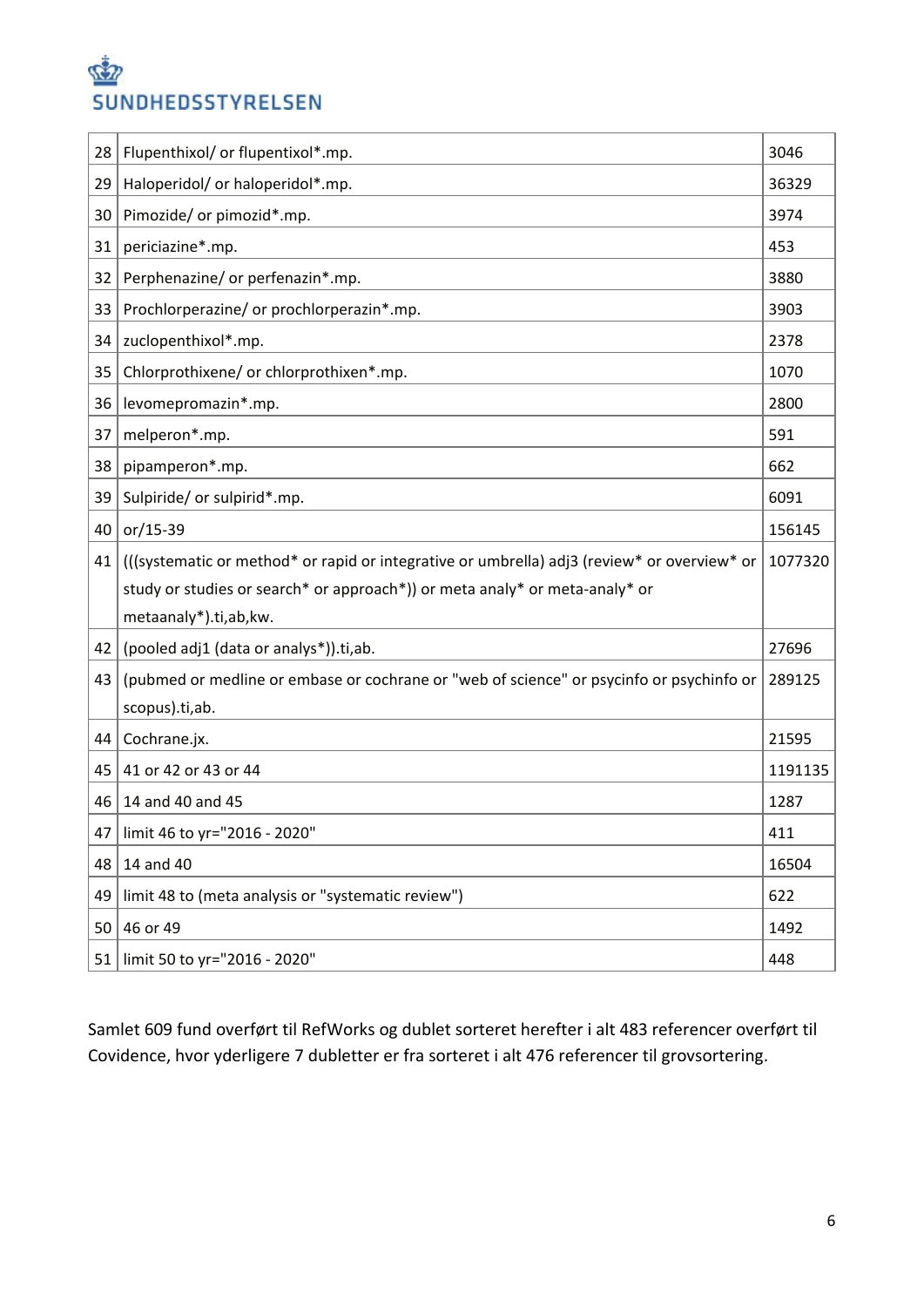

#### **PRIMÆRLITTERATUR**

### **PICO 7: Bør patienter med delir behandles med antipsykotika?**

Søgt 14.08.2020

#### **Medline**

Database(s): **Ovid MEDLINE(R) and Epub Ahead of Print, In-Process & Other Non-Indexed Citations, Daily and Versions(R)** 1946 to August 13, 2020

Search Strategy:

| #               | <b>Searches</b>                                                                        | <b>Results</b> |
|-----------------|----------------------------------------------------------------------------------------|----------------|
| 1               | Delirium/ or deliri*.mp.                                                               | 18886          |
| $\overline{2}$  | (cloud* adj3 (conscious* or state*)).mp.                                               | 304            |
| 3               | Emergence Delirium*.mp. or Emergence Delirium/                                         | 499            |
| 4               | Confusion/ or confusion*.mp.                                                           | 37611          |
| 5               | (acute adj3 (confusion* or brain syndrome* or brain failure* or brain dysfunction* or  | 1430           |
|                 | psycho-organic syndrome* or psychoorganic syndrome* or organic psychosyndrome* or      |                |
|                 | organic psycho-syndrome*)).mp.                                                         |                |
| 6               | (fluctuat* adj3 confusion*).mp.                                                        | 39             |
| $\overline{7}$  | (terminal* adj3 restless*).mp.                                                         | 50             |
| 8               | (toxic* adj3 (confusion* or psychosis)).mp.                                            | 287            |
| 9               | disorientation*.mp.                                                                    | 3687           |
| 10 <sup>1</sup> | inattentiveness.mp.                                                                    | 408            |
| 11              | Hallucinations/ or HALLUCINATION*.mp.                                                  | 18351          |
| 12              | $or/1-11$                                                                              | 74307          |
| 13              | Antipsychotic Agents/ or antipsychotic*.mp.                                            | 70214          |
| 14              | (anti-psychotic* or antipsychotic* or anti psychotic* or (major adj2 tranquilizer*) or | 57615          |
|                 | Neuroleptic*).ti,ab,kw,kf.                                                             |                |
| 15              | Aripiprazole/ or aripiprazol*.mp.                                                      | 4308           |
| 16              | Risperidone/ or Risperidone*.mp.                                                       | 10172          |
| 17              | ziprasidon*.mp.                                                                        | 2028           |
| 18              | Lurasidone Hydrochloride/ or lurasidon*.mp.                                            | 489            |
| 19              | Clozapine/ or clozapin*.mp.                                                            | 12978          |
| 20              | Olanzapine/ or olanzapin*.mp.                                                          | 9365           |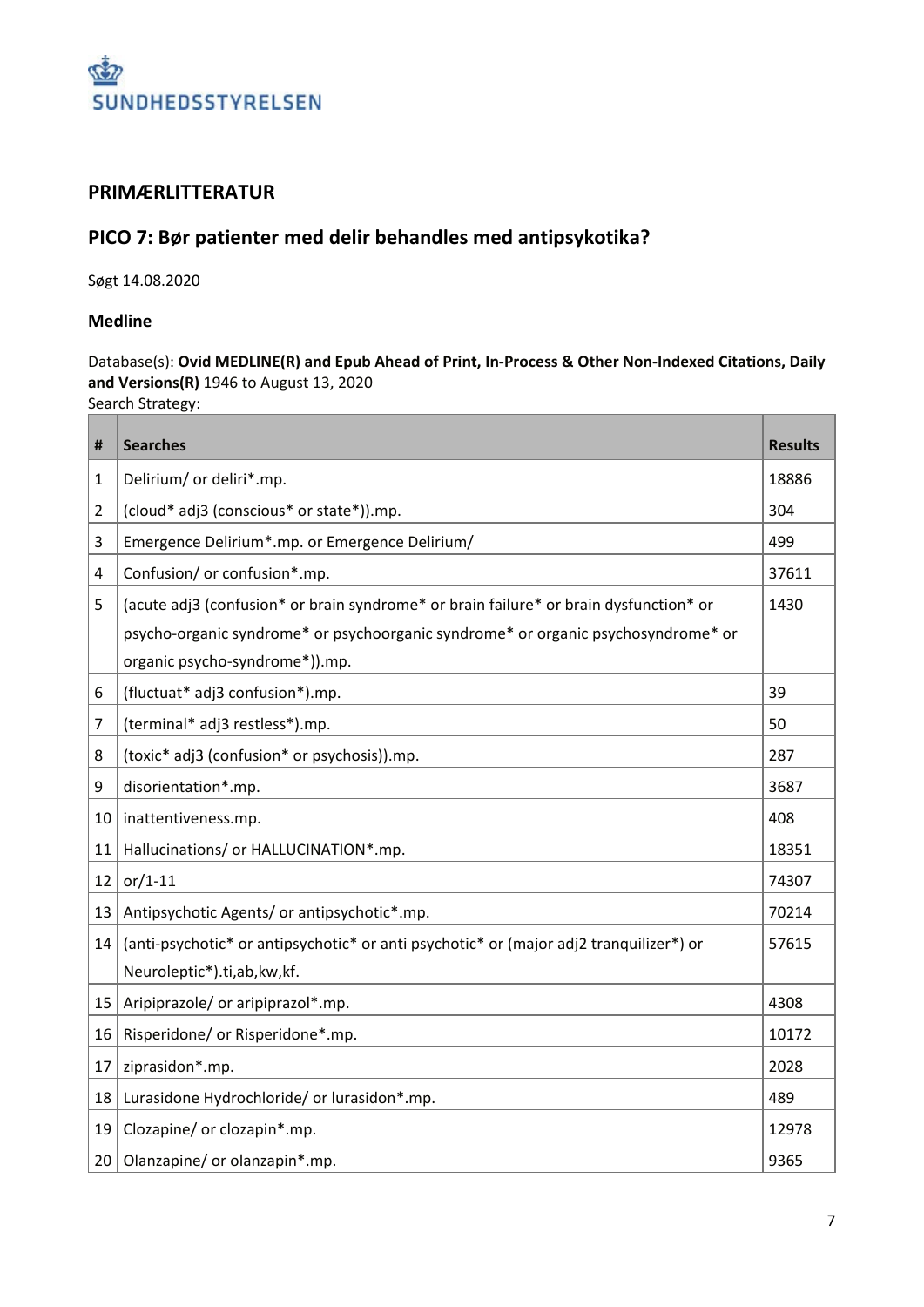## S SUNDHEDSSTYRELSEN

| 21 | quetiapin*.mp. or Quetiapine Fumarate/                                                      | 5209    |
|----|---------------------------------------------------------------------------------------------|---------|
| 22 | asenapine*.mp.                                                                              | 421     |
| 23 | amisulprid*.mp. or Amisulpride/                                                             | 1296    |
| 24 | Paliperidone Palmitate/ or paliperidon*.mp.                                                 | 1420    |
| 25 | cariprazine*.mp.                                                                            | 212     |
| 26 | Flupenthixol/ or flupentixol*.mp.                                                           | 1118    |
| 27 | Haloperidol/ or haloperidol*.mp.                                                            | 22438   |
| 28 | Pimozide/ or pimozid*.mp.                                                                   | 2565    |
| 29 | periciazine*.mp.                                                                            | 42      |
| 30 | Perphenazine/ or perfenazin*.mp.                                                            | 1576    |
| 31 | Prochlorperazine/ or prochlorperazin*.mp.                                                   | 1396    |
| 32 | zuclopenthixol*.mp.                                                                         | 290     |
| 33 | Chlorprothixene/ or chlorprothixen*.mp.                                                     | 739     |
| 34 | levomepromazin*.mp.                                                                         | 534     |
| 35 | melperon*.mp.                                                                               | 159     |
| 36 | pipamperon*.mp.                                                                             | 144     |
| 37 | Sulpiride/ or sulpirid*.mp.                                                                 | 6224    |
| 38 | or/13-37                                                                                    | 107229  |
| 39 | 12 and 38                                                                                   | 4608    |
| 40 | limit 39 to randomized controlled trial                                                     | 218     |
| 41 | (((random* or cluster-random* or quasi-random* or control?ed or crossover or cross-over     | 1067994 |
|    | or blind* or mask*) adj4 (trial*1 or study or studies or analy*)) or rct).mp.               |         |
| 42 | (placebo* or single-blind* or double-blind* or triple-blind*).mp.                           | 344653  |
| 43 | ((single or double or triple) adj2 (blind* or mask*)).mp.                                   | 239518  |
| 44 | ((patient* or person* or participant* or population* or allocate* or assign*) adj3 (random* | 261359  |
|    | or blind* or mask*)).mp.                                                                    |         |
| 45 | or/41-44                                                                                    | 1190013 |
| 46 | 39 and 45                                                                                   | 690     |
| 47 | 40 or 46                                                                                    | 690     |
| 48 | limit 47 to (yr="2017-2020" and (english or danish or norwegian or swedish))                | 157     |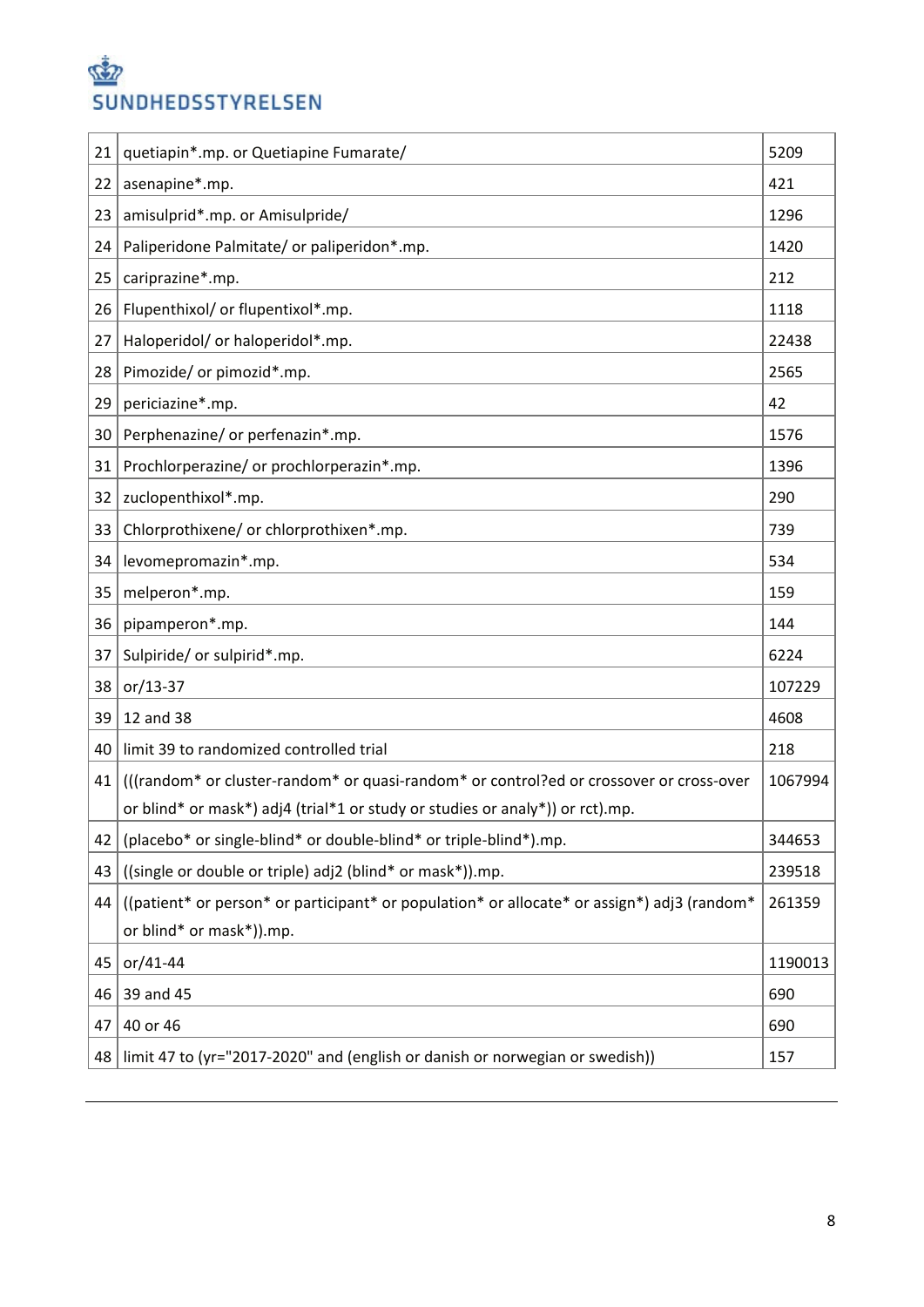

#### **Embase**

Database(s): **Embase** 1974 to 2020 August 13 Search Strategy:

| #  | <b>Searches</b>                                                                        | <b>Results</b> |
|----|----------------------------------------------------------------------------------------|----------------|
| 1  | Delirium/ or deliri*.mp.                                                               | 35703          |
| 2  | (cloud* adj3 (conscious* or state*)).mp.                                               | 459            |
| 3  | Emergence Delirium*.mp. or Emergence Delirium/                                         | 661            |
| 4  | Confusion/ or confusion*.mp.                                                           | 73848          |
| 5  | (acute adj3 (confusion* or brain syndrome* or brain failure* or brain dysfunction* or  | 2462           |
|    | psycho-organic syndrome* or psychoorganic syndrome* or organic psychosyndrome* or      |                |
|    | organic psycho-syndrome*)).mp.                                                         |                |
| 6  | (fluctuat* adj3 confusion*).mp.                                                        | 83             |
| 7  | (terminal* adj3 restless*).mp.                                                         | 67             |
| 8  | (toxic* adj3 (confusion* or psychosis)).mp.                                            | 336            |
| 9  | disorientation*.mp.                                                                    | 14251          |
| 10 | inattentiveness.mp.                                                                    | 577            |
| 11 | Hallucinations/ or HALLUCINATION*.mp.                                                  | 40509          |
| 12 | $or/1-11$                                                                              | 147927         |
| 13 | Antipsychotic Agents/ or antipsychotic*.mp.                                            | 111084         |
| 14 | (anti-psychotic* or antipsychotic* or anti psychotic* or (major adj2 tranquilizer*) or | 125347         |
|    | Neuroleptic*).mp.                                                                      |                |
| 15 | Aripiprazole/ or aripiprazol*.mp.                                                      | 15895          |
| 16 | Risperidone/ or Risperidone*.mp.                                                       | 37429          |
| 17 | ziprasidon*.mp.                                                                        | 9186           |
| 18 | Lurasidone Hydrochloride/ or lurasidon*.mp.                                            | 1688           |
| 19 | Clozapine/ or clozapin*.mp.                                                            | 34333          |
| 20 | Olanzapine/ or olanzapin*.mp.                                                          | 34898          |
| 21 | quetiapin*.mp. or Quetiapine Fumarate/                                                 | 24085          |
| 22 | asenapine*.mp.                                                                         | 1494           |
| 23 | amisulprid*.mp. or Amisulpride/                                                        | 5805           |
| 24 | Paliperidone Palmitate/ or paliperidon*.mp.                                            | 4694           |
| 25 | cariprazine*.mp.                                                                       | 570            |
| 26 | Flupenthixol/ or flupentixol*.mp.                                                      | 5580           |